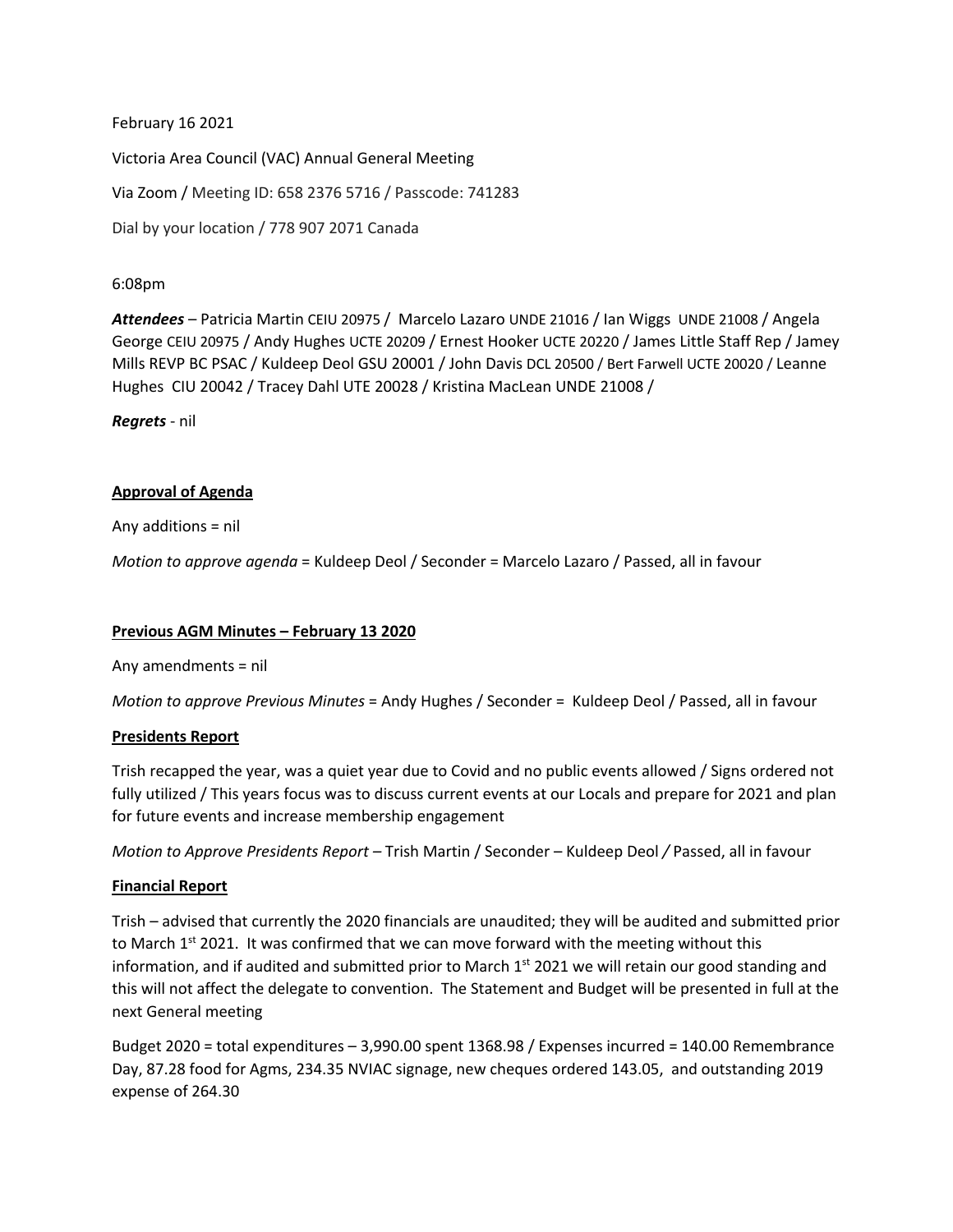As of Jan  $1^{st}$  2021 there is a bank balance of 3008.76 and our equity shares with the bank is 56.18

Marcelo inquired what is required for the audit; Discussion  $=$  the full audit by 2 people is still required  $$ any member in good standing from the Victoria area are required to audit, and must be submitted to the BC regional office prior to March  $1^{st}$ , the audit does not need to be approved prior to March  $1^{st}$  2021 to retain good standing, only completed and submitted / volunteer members will be obtained

## Budget Request for 2021

No dues included from locals; Expenditure forecast for 2021 as follows = outstanding cheques issued from 2020 634.35 = lawn signage expense and donations via the womens committee, and new expenses = Saanich fair 1000.00, Remembrance Day 140.00, Food for GMs 600.00, combined events with NVIAC 1500.00, community engagement 500.00, and Union membership engagement 1000.00 = total estimated expenditures of 5374.35;

Income is current bank balance of 3008.76 and 2,000.00 from PSAC BC for a total of 5,008.76 with a shortfall estimated at 309.41

*Motion to accept unaudited financial Statement* = Ian Wiggs / Seconder = Andy Hughes / Passed, All in favour

*Motion to accept* 2021 Budget = Ian Wiggs / Seconder = Kuldeep Deol / Passed, All in favour

# **Guest Speaker – BC REVP Jamey Mills**

Expressed appreciation to the Committee for all the aspects of hard work from the committee members and is looking forward to 2021 and hopes community events can return and continue.

**Phoenix update** – damages – TB reached out to CRA with a letter, which is not a ruling, in respect to taxability. PSAC believes this amount should be no taxed, the NBOD and Chris Alyward will be requesting that amount not be taxed, as it is not compensation or payment in lieu, that this amount is for damages and suffering. System update – SAP software used by CRA and CBSA has been brought forward as a software developer to take over not just Phoenix but also for HR software functions as well. It will be tested on a smaller group and if feasible will run together with Phoenix to ensure it works before full implementation. Phoenix backlog is being taken down but new tickets and issues are coming in just as fast. Paypods are still working, and PSAC requesting more be created and brought into departments and areas to assist the various areas with specific area issues.

#### *Questions to Jamey on Phoenix*

*Kuldeep* – For members who may have already been paid Phoenix damages and been taxed which will cause another 'ticket/case" for those who have not been paid, has TB confirmed they will not be paid until confirmation on the taxability has been received

*Jamey* – requested clarification if means retro pay, as no one has been paid damages – Kuldeep confirmed yes, meant retro pay, Jamey advised will speak to that separately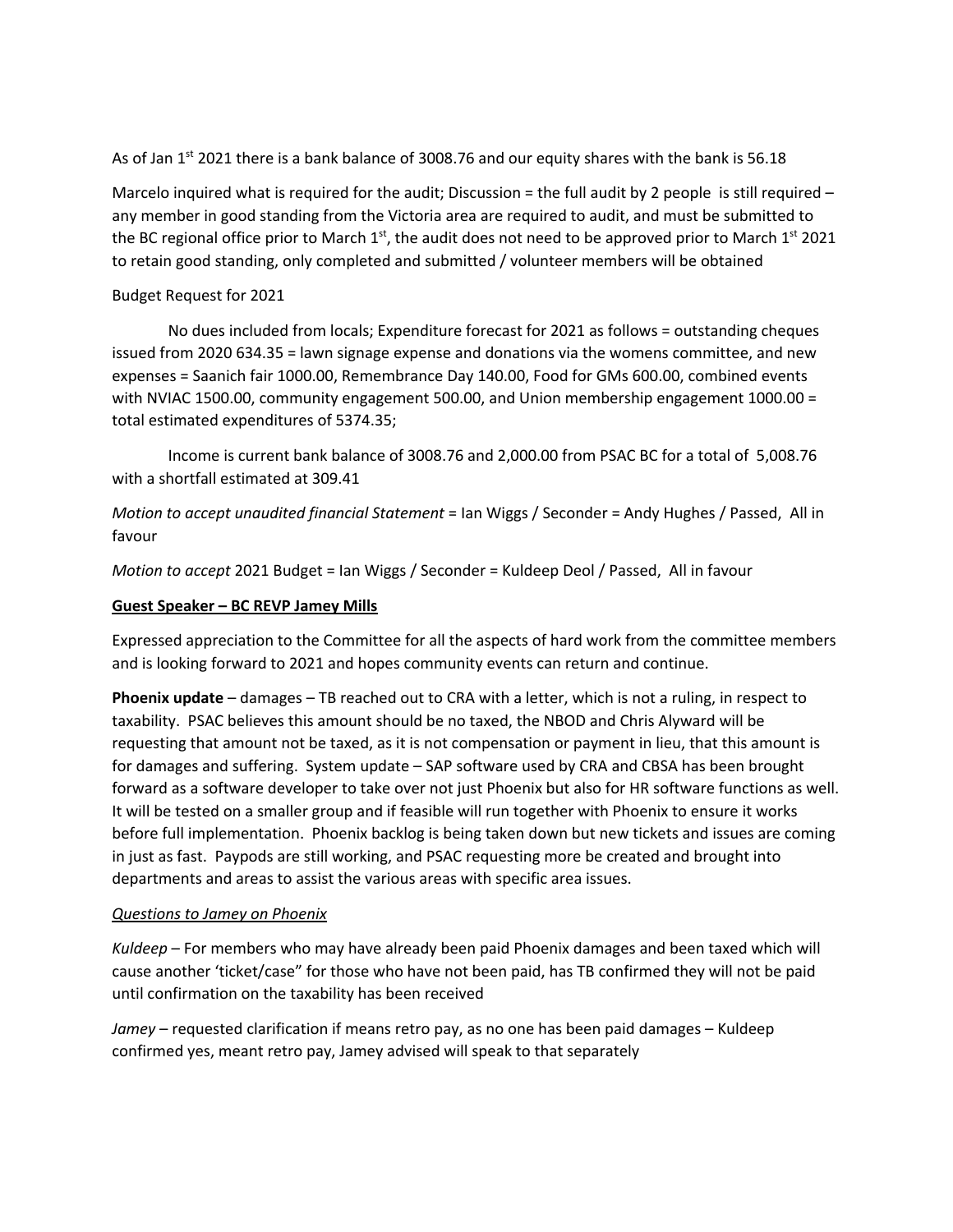*Marcello –* towards the 2500.00 still waiting, is there a time frame on CRA response

*Jamey –* NBOD meeting was today, he is hoping for an answer this week, these types of ruling can take 6 months and we are at the 6 month mark

**Retro pay** - coming out to members over the next several months, order of pay roll out expected to be PA TC then EB SV and then UTE. The first batch of payments were paid with regular pay and the tax rate could be incorrect, and paystubs were unclear and not understandable. PSAC is putting pressure on to have the paystubs corrected and to have payments taxed properly.

#### *Questions to Jamey on Retro pay*

*Marcelo –* PA table is an easier table, TC and SV can be a more difficult table to pay, PA table members don't know what they were paid for, such as Overtime, no determination in pay stubs if paid for all.

*Jamey* – agrees members deserve better and deserve to be paid for all hours accurately and with appropriate paystubs and PSAC is pushing to have all future payments correct and descriptive.

**Bargaining** - All CA on federal scope have been signed; FB is at PIC report level; right now the process now looking at new bargaining demands, and a survey is out to members currently to assist the bargaining tables. Bargaining conference is in April, this year is 5 days, call out for equity top up is out now.

Member mobility is going to be important this year, due to members working remotely and both remotely and onsite. We will need to ensure all members are connected and engaged so that information can be shared and members can support the union in bringing up the issues to community leaders such as MPs etc.

#### *Questions to Jamey on Bargaining*

*Bert –* retro pay will be coming out but members are not getting information, they cannot get print outs and many do not cannot access intra net from worksites – bargaining - he will be attending the conference/convention; doesn't feel the Employer shows respect to its workers and the union members need to stand up and be heard.

*Kristina* – members from PA group requesting assistance although is ships crew; they have no idea what happened with their retro pay and doesn't know what to do, they have been taxed improperly and stubs not showing any retro activity, would like to file grievances but unsure what to do to help

*Jamey* – these issues should go to the component and the component will assist and assist in grievance if necessary.

**FB bargaining** – Leanne hughes – scheduled for PIC, named Chairperson for PIC CBSA CEIU TB agreed on person and awaitin on dates.

#### *Questions to Jamey on FB Bargaining*

*Marcelo –* What are the main FB issues at bargaining?

*Leanne –* 25 and out, stronger wording around discipline, and better language around caring and nuturing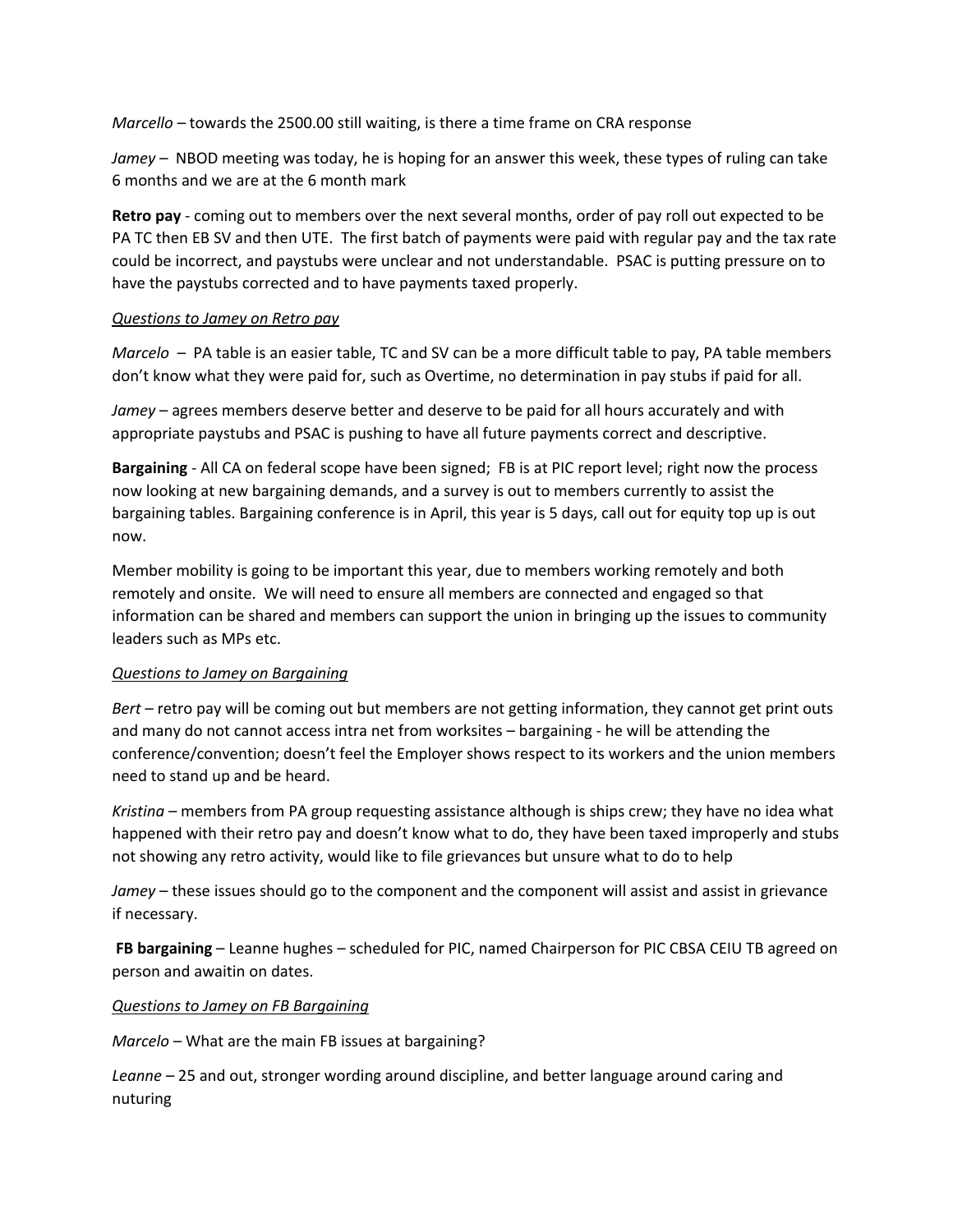**Regional updates –** Regional Convention is scheduled for May 7th to 9th; and BC H&S Convention March 19-21<sup>st</sup> 2021 / Education – virtual and web based program to be launched, National courses will be rolled out in March 2021 / Convention Procedures webinar launching April 15<sup>th</sup> / and 2 courses have opened online

Private sector bargaing – Andy – YYJ – first caucus last week going through proposals and been planning on best proposals to go forward

#### *Questions to Jamey*

*Leanne* - AC bylaws - under treasurers duties it states that the audited financial statements are to be passed at this AGM

*Trish -* this was discussed with regional, due to Covid and the related restrictions we can pass it unaudited and review the audited version at our next meeting.

# **Elections**

Positions open for Elections = Vice President and Treasurer

Nomination for Vice President – Marcelo Lazaro, motioned by Trish Martin / Seconded by Kuldeep Deol

No other nominations

Marcelo Lazaro stood for position = acclaimed to position

Nomination for Treasurer – Ian Wiggs, motioned by Kuldeep Deol / Seconded by Marcelo Lazaro

No other nominations

Ian Wiggs stood for position = acclaimed to position

#### **Round Table**

*Trish* – reach out from Young Workers Committee they elected a new President; many members will be aging out and requested a reach out to the Locals for engagement and participation from Local young workers

*Angela* – OAS has been quiet, retro pay was issued – taxed improperly taxed and the paystubs were not clear, due to retro pay the pay system itself was down for 5 business days and once reopened was bogged down and difficult to view paystubs / Members having difficulties with the pay centre and tickets in place, regional assistance may be needed / Onsite workers are continuing to follow Covid safety parameters and last known was only workers on site whom are unable to perform their duties from home / Employer continues to support ergonomic assessments and equipment requests / still unknown when workers will be allowed to return to working within the office / member engagement has been difficult and representation has been low